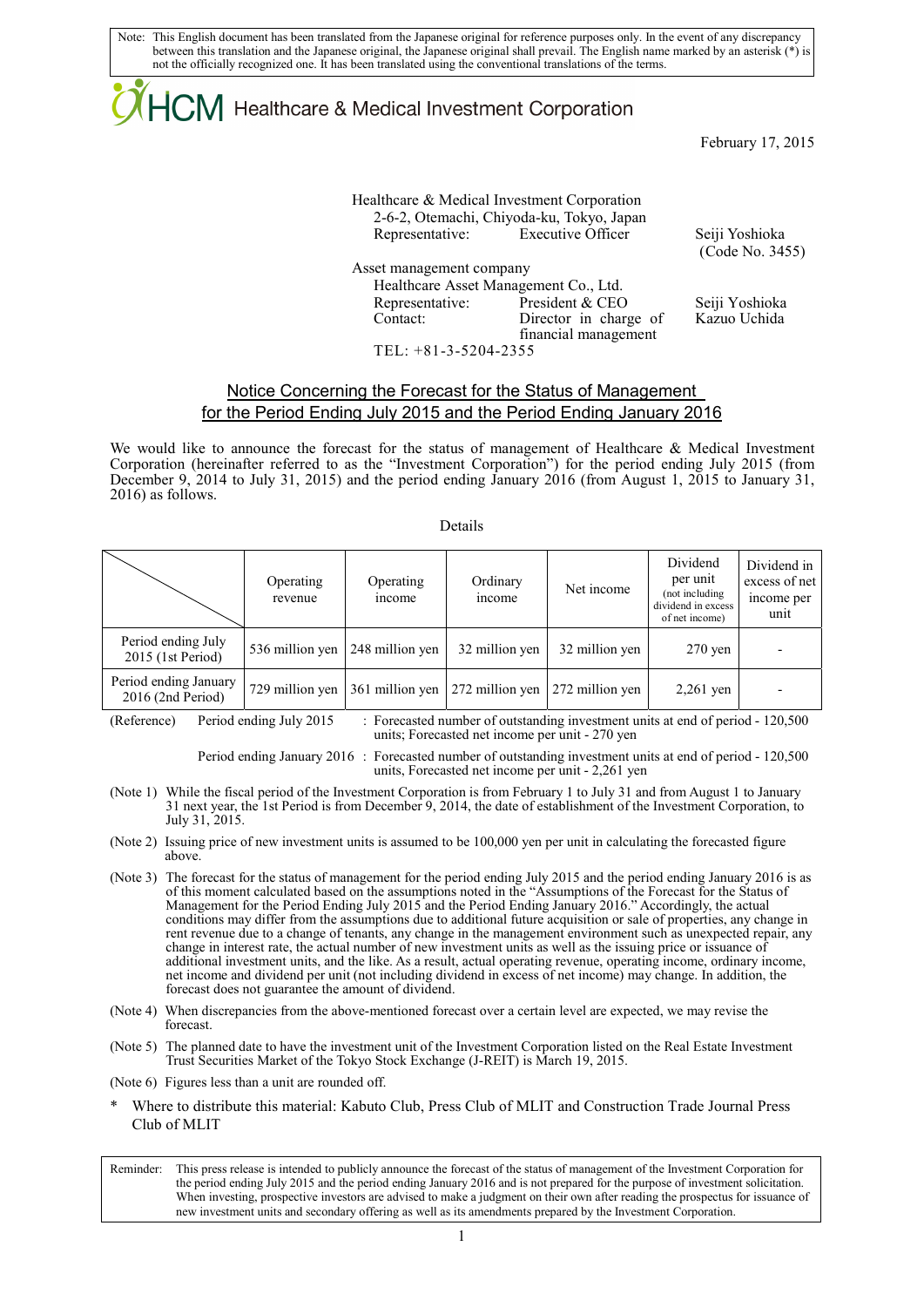Note: This English document has been translated from the Japanese original for reference purposes only. In the event of any discrepancy between this translation and the Japanese original, the Japanese original shall prevail. The English name marked by an asterisk (\*) is not the officially recognized one. It has been translated using the conventional translations of the terms.

## $+C\!M$  Healthcare & Medical Investment Corporation

### [Attached document]

Assumptions of the Forecast for the Status of Management for the Period Ending July 2015 and the Period Ending January 2016

| Item                       | Assumption                                                                                                                                                                                                                                                                                                                                                                                                                                                                                                                                                                                                                                                                                                                                                                                   |  |  |
|----------------------------|----------------------------------------------------------------------------------------------------------------------------------------------------------------------------------------------------------------------------------------------------------------------------------------------------------------------------------------------------------------------------------------------------------------------------------------------------------------------------------------------------------------------------------------------------------------------------------------------------------------------------------------------------------------------------------------------------------------------------------------------------------------------------------------------|--|--|
| Computation<br>period      | Period ending July 2015 (1st Period) (from December 9, 2014 to July 31, 2015) (235<br>≻<br>days)<br>Period ending January 2016 (2nd Period) (from August 1, 2015 to January 31, 2016)<br>≻<br>$(184 \text{ days})$                                                                                                                                                                                                                                                                                                                                                                                                                                                                                                                                                                           |  |  |
| Assets under<br>management | $\blacktriangleright$<br>It is assumed that the Investment Corporation will acquire real estate trust beneficiary<br>rights to be newly acquired (16 properties in total) (hereinafter called the "Assets to<br>Be Acquired") of five properties as of March 19, 2015 and 11 properties as of March<br>20, 2015, after issuance of new investment units as resolved at the board of directors'<br>meeting held today, and that there will be no change (acquisition of new properties,<br>disposal of properties owned, etc.) by the end of the period ending January 2016.                                                                                                                                                                                                                  |  |  |
|                            | In reality, there may be a change due to acquisition of new properties other than the<br>⋗<br>Assets to Be Acquired or disposal of properties owned.                                                                                                                                                                                                                                                                                                                                                                                                                                                                                                                                                                                                                                         |  |  |
| Operating revenue          | Revenue from rental business is calculated considering information obtained from the<br>➤<br>current owner of the respective Asset to Be Acquired and the trends of tenants as well<br>as the market.                                                                                                                                                                                                                                                                                                                                                                                                                                                                                                                                                                                        |  |  |
|                            | For operating revenue, it is assumed that there will be no default or non-payment of<br>➤<br>rent by tenants.                                                                                                                                                                                                                                                                                                                                                                                                                                                                                                                                                                                                                                                                                |  |  |
| Operating expense          | $\blacktriangleright$<br>Of rental business expenses, the major component of operating expense, expenses<br>other than depreciation and amortization are calculated based on the past data<br>reflecting factors for change in expenses in consideration of information obtained<br>from the current owner of the respective Asset to Be Acquired.                                                                                                                                                                                                                                                                                                                                                                                                                                           |  |  |
|                            | Depreciation and amortization is calculated by using the straight-line method<br>➤<br>including ancillary expenses and assumed to be 169 million yen for the period ending<br>July 2015 and 198 million yen for the period ending January 2016.                                                                                                                                                                                                                                                                                                                                                                                                                                                                                                                                              |  |  |
|                            | In general, real property tax and urban planning tax are calculated by period<br>➤<br>distribution with current owners and settled at the time of acquisition in buying and<br>selling real estate, but as the Investment Corporation includes this settlement money<br>in acquisition cost, they are not recorded as expenses in a year of acquisition.<br>Therefore, real property tax and urban planning tax for the Assets to Be Acquired are<br>not recorded as expenses for the period ending July 2015, and a part of them for<br>FY2016 will be recorded as expenses from the period ending January 2016. Also, real<br>property tax and urban planning tax for the Assets to Be Acquired, which will be<br>included in acquisition cost, are assumed to be 84 million yen in total. |  |  |
|                            | For repair expenses, the asset management company (Healthcare Asset Management<br>➤<br>Co., Ltd.) records the expenses it deems necessary for each property in each period.<br>However, as repair expenses may increase or additional repair may be required due to<br>unpredictable reasons, actual expenses may differ significantly from the forecast.                                                                                                                                                                                                                                                                                                                                                                                                                                    |  |  |
| Non-operating<br>expense   | A non-operating expense in the amount of 153 million yen is assumed to occur in<br>➤<br>relation to the issuance of new investment units (resolved at the board of directors'<br>meeting held today) and listing/placement of these units and as founding expenses.                                                                                                                                                                                                                                                                                                                                                                                                                                                                                                                          |  |  |
|                            | As interest expense and other loan-related expenses, 62 million yen is expected to<br>≻<br>occur for the period ending July 2015 while 71 million yen is expected to arise for the<br>period ending January 2016.                                                                                                                                                                                                                                                                                                                                                                                                                                                                                                                                                                            |  |  |

Reminder: This press release is intended to publicly announce the forecast of the status of management of the Investment Corporation for the period ending July 2015 and the period ending January 2016 and is not prepared for the purpose of investment solicitation. When investing, prospective investors are advised to make a judgment on their own after reading the prospectus for issuance of new investment units and secondary offering as well as its amendments prepared by the Investment Corporation.